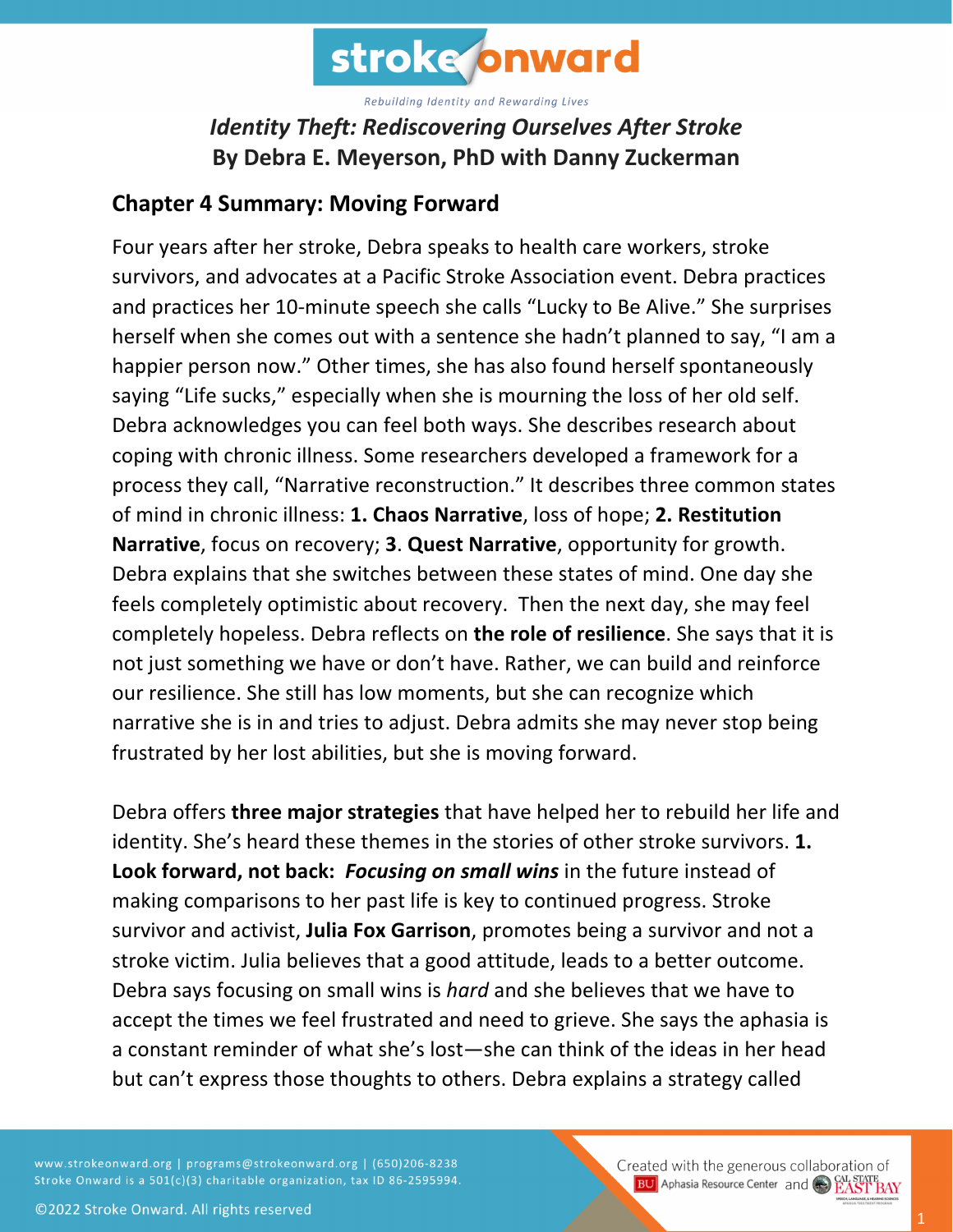

"*leaning into the suck.*" You think about how bad it is, but then you think about how it could worse. It reminds Debra to think of her blessings, then she can refocus on what she values in life and set doable goals for the future. She says we are wired to adapt, and that happiness can follow. **2. Focus on deeper values:** Debra explains that understanding what one cares about the most, be it family, fitness, advocacy, or faith, can be both a source of motivation and a guide to setting goals. Stroke survivor Julia Fox Garrison says she often asks herself, "How do you change something that you love and make something else new, introduce new things into your life that can bring you joy?" It is a process of "sensemaking" and finding meaning to a new way of being. **3. Seek opportunities for growth:** Debra sees that stroke, like all trauma and setbacks, can offer opportunities for valuable growth. Focusing on silver linings and "bouncing forward" are key concepts.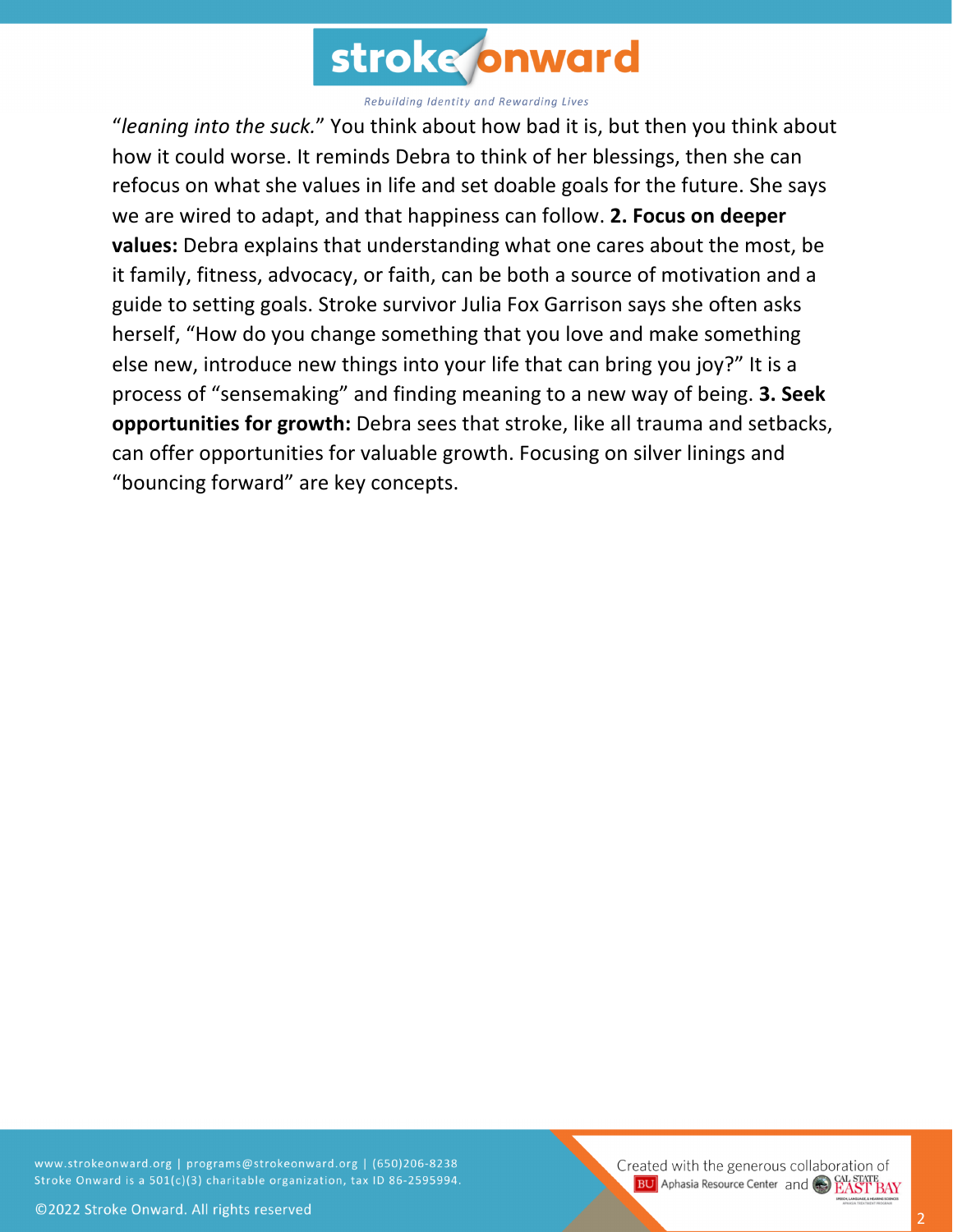

## **Chapter 4 Highlights: Moving Forward**

- **1.** Four years after her stroke, Debra's "choppy speech" starts to come back. She is invited to speak at a Pacific Stroke Association event. It is her first public speech with aphasia. She practices over and over. Debra gives a 10 minute speech called, "Lucky to Be Alive." She surprises herself by adding a new sentence: "I am a happier person now."
- **2.** Other times, she has found herself spontaneously saying, "Life sucks." There are times when she mourns the loss of her old abilities. She admits that both feelings are true. Some days she feels like life sucks. Other days, she feels she is genuinely happier now.
- **3.** Debra describes the work of researcher Dr. Kuluski and colleagues who study "narrative reconstruction" in chronic illness. They proposed three common states of mind in chronic illness: **1. Chaos Narrative**, loss of hope; **2. Restitution Narrative**, focus on recovery; **3**. **Quest Narrative**, opportunity for growth.
- **4.** Debra admits to switching among all three states of mind. Sometimes she is focused on the loss and feels hopeless. Sometimes she is completely focused on her physical or speech recovery. Some days she is grateful for her new insights about life and her work to help other stroke survivors. She thinks understanding this framework helps her to "dig out" of the Chaos Narrative faster and to keep her in quest frame of mind more often.
- **5.** Debra points to the power of resilience in facing adversity. She says resilience isn't just an innate ability. It can be built and reinforced. She still has low moments, but she can recognize which narrative she is in and tries to adjust. It has helped her to build resilience.
- **6.** Debra has found three strategies that has helped her in the process of rebuilding her life and a positive identity. She has found that many stroke

www.strokeonward.org | programs@strokeonward.org | (650)206-8238 Stroke Onward is a 501(c)(3) charitable organization, tax ID 86-2595994. Created with the generous collaboration of **BU** Aphasia Resource Center and CO **EAST BAY**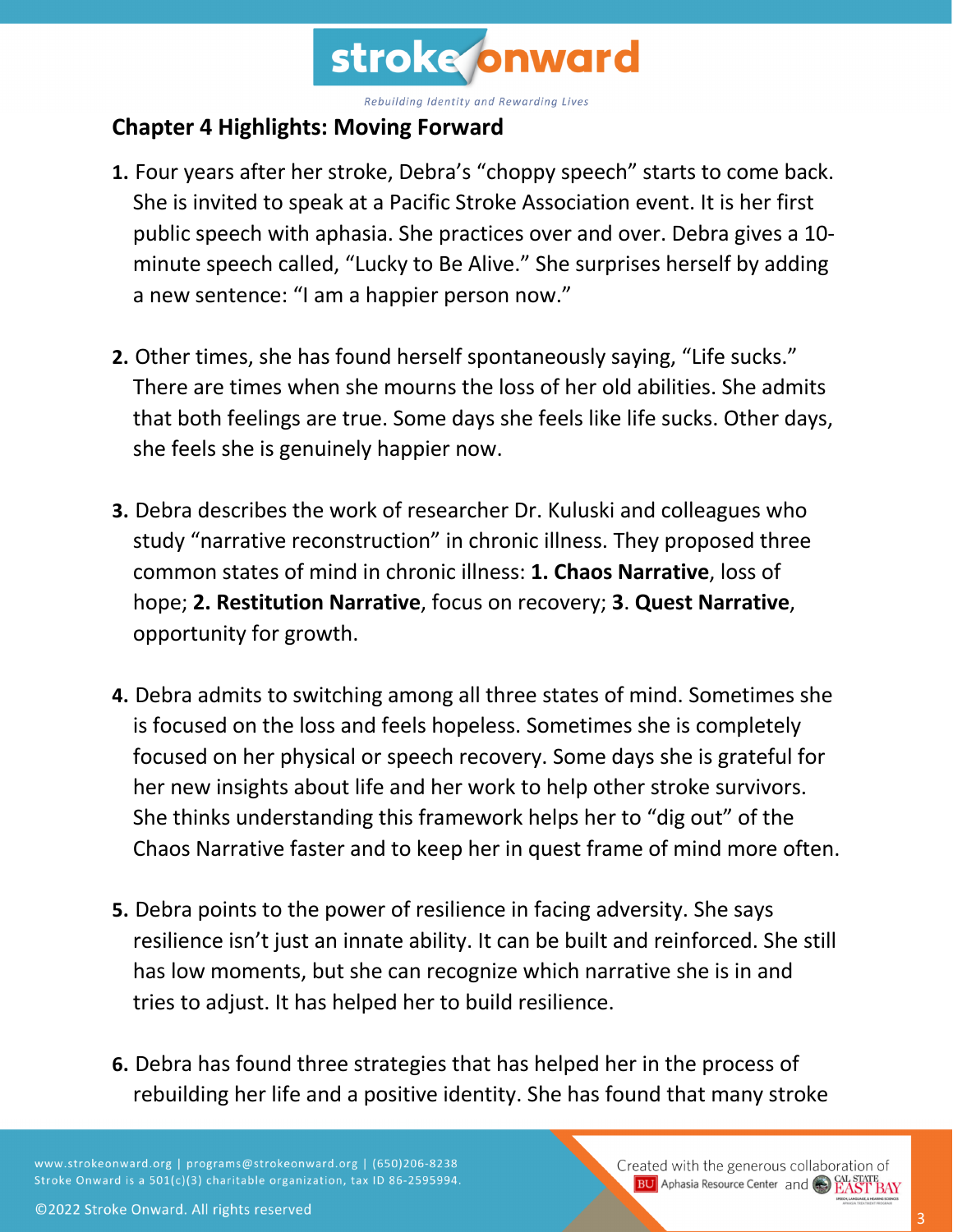

survivors she has interviewed share these strategies. They are: **1) Look Forward not Back, 2) Focus on Deeper Values, and 3) Seek Opportunities for Growth.**

- **7. Looking Forward, Not Back: Julia Fox Garrison** is a stroke survivor and activist. Julia tells Debra that she may never fully recover all of her abilities, but she will never give up trying. She prefers the term "survivor" with the focus on thriving versus stroke victim. Julia thinks working on continuous improvement instead dwelling on loss and a good attitude lead to a better quality of life. Debra admits that she sometimes feels fed up with her weak hand, her limp, or her difficult speech. But folks remind her to look at the progress she has made over time and it helps her to recognize the improvements.
- **8.** Debra describes how the concept of "*small wins*" can have a huge impact on how we think of our situation. She explains how it helps people in frustrating situations by breaking down big goals into smaller, more manageable bits that feel more doable.
- **9.** Debra admits that focusing on small wins is hard. It's also important to give yourself permission to feel frustrated, imperfect and even to grieve. With aphasia, it's particularly hard when you can form the thoughts in your head, but you can't get them out to others. This disconnect can be a constant reminder of the loss.
- **10.** During these moments, Debra relies on the concept "*leaning into the suck*" by thinking about all the things that are hard, but then thinking about how it could be worse. This helps to restore your focus on your blessings and to set doable goals for the future. Debra reminds us that humans are "wired to adapt, and our happiness can follow."

4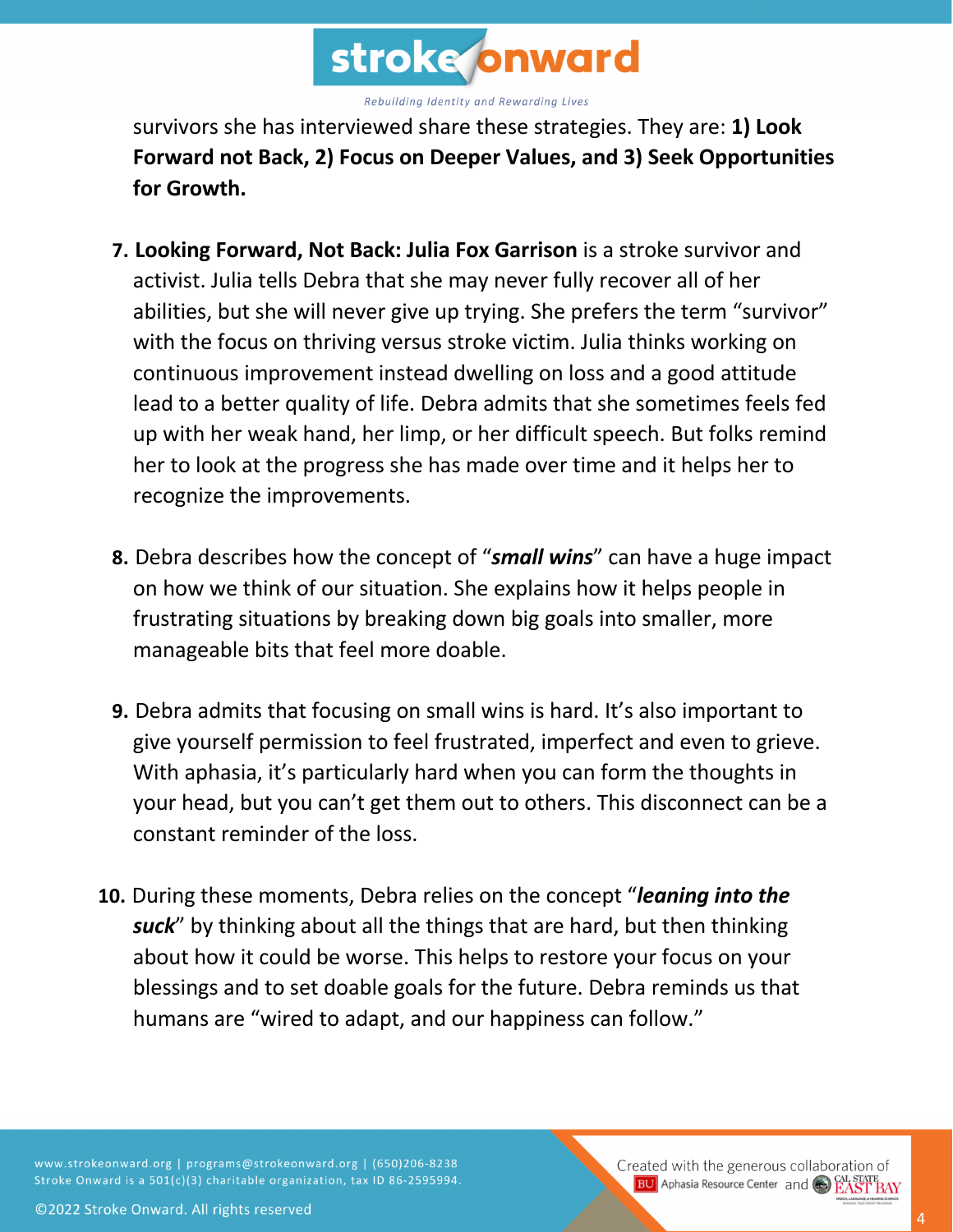

- **11.** Debra interviewed **Mark Wells** who wondered after his stroke if he'd be better off dead. He started to find inspiration in several places, including his faith. He decided he had to learn how to be content. He knows some people are worse off and that others are doing well. He decided he wanted to be doing well too.
- **12. Focus on Deeper Values**: Debra explains that understanding what you care about the most, be it family, fitness, advocacy, religion, or some other cause, is a source of motivation and for guiding your actions. Julia Fox Garrison realized that recovery wasn't just returning to "pre-stroke Julia", but rather rebuilding a life of meaning and joy.
- **13.** Debra introduces the idea of "**sensemaking**" offered by social scientist, Karl Weick who also developed the idea of "**small wins.**" It's important in the recovery life's setbacks to find meaning in your experience. Understanding your strengths and resourcefulness in facing adversity can build resilience. It's a challenging process, but it can promote personal growth. Debra shares the stories of several stroke survivors who each worked hard to find new meaning in their lives through faith, personal awareness, or advocacy.
- **14. Seek Opportunities for Growth:** Debra suggests that asking "what can I take away from this?" is critical to promoting personal growth and recovering with strength and resilience. She explains the concept of "**bounce forward**" where people grow past where they were before their stroke. Debra describes stroke survivors who now laugh more, feel more appreciative and more positive. Debra admits for a long time she could only see what "sucked" about her stroke. Overtime, she has found silver linings. It's a hard process, but she is convinced that "I can rebuild a full life, even if I can't recover all of my past capabilities." She now thinks of recovery as being at the top of Maslow's pyramid—focusing on the quest for meaning and growth.

www.strokeonward.org | programs@strokeonward.org | (650)206-8238 Stroke Onward is a 501(c)(3) charitable organization, tax ID 86-2595994.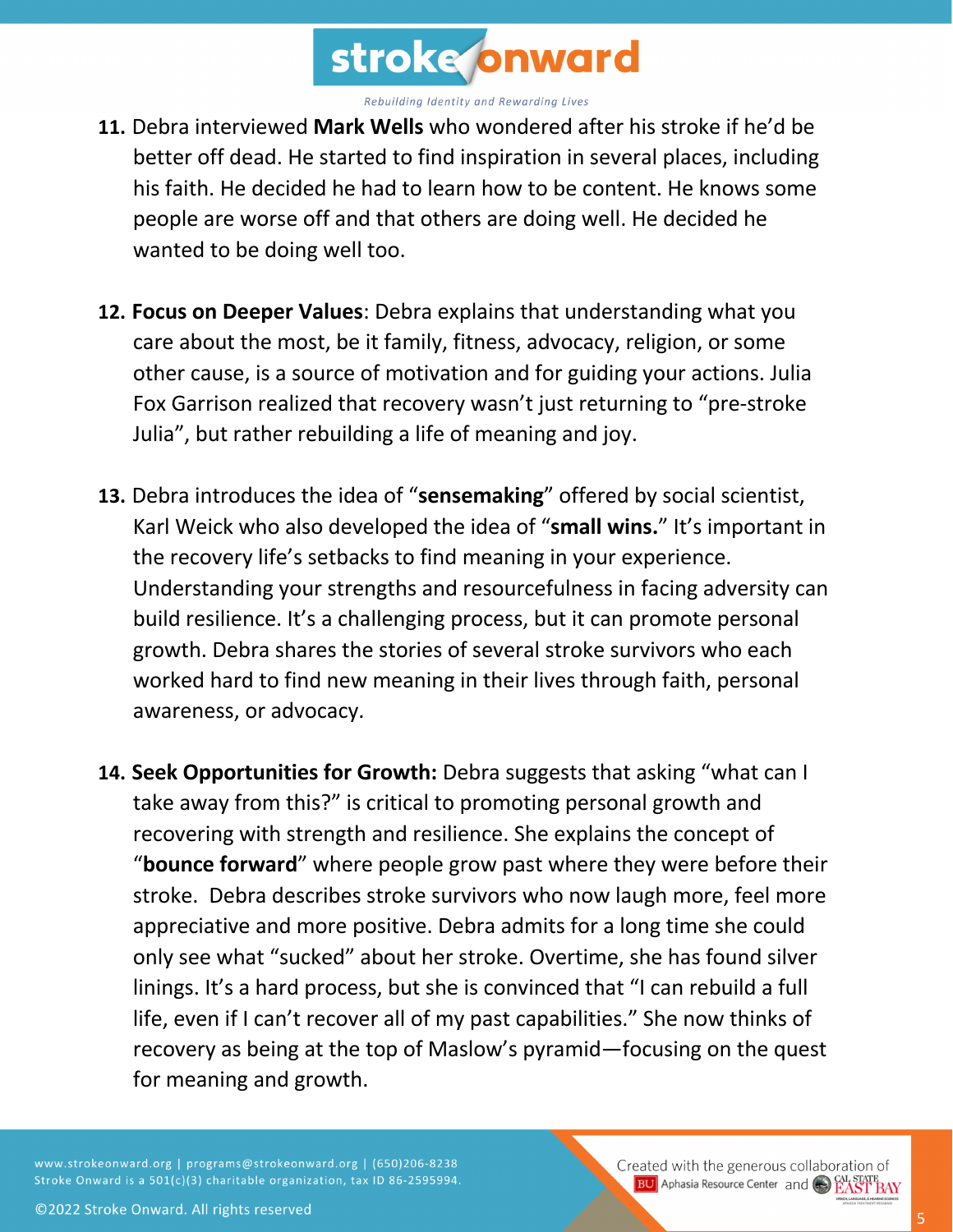

## **Chapter 4 Points for Reflection: Moving Forward**

**1.** Debra surprised herself by saying "**I am a happier person now**." Did it surprise **you** to read that Debra was **happier now** than before her stroke?

| Not at All |  |  | Somewhat Surprised   |  | <b>Very Surprised</b> |  |
|------------|--|--|----------------------|--|-----------------------|--|
|            |  |  | 1 2 3 4 5 6 7 8 9 10 |  |                       |  |

**2.** Debra says that less work stress, laughing more, having more time for and a deeper appreciation of family and friends, enjoying food, finding a new meaningful role as a stroke educator are some of her positives. Have **you** found **positives** from your **stroke journey?**

| Not at All |  |  | <b>Some Positives</b> |                    |  |  | <b>Important Positives</b> |  |  |
|------------|--|--|-----------------------|--------------------|--|--|----------------------------|--|--|
|            |  |  |                       | 2 3 4 5 6 7 8 9 10 |  |  |                            |  |  |

**3.** Julia Fox Garrison feels a **positive attitude** has a huge impact on outcomes. Do you think that **attitude** plays a **large role** in **your recovery and adjustment**?

| Not at All |  |  | Somewhat |             |  |  | Absolutely |  |  |  |
|------------|--|--|----------|-------------|--|--|------------|--|--|--|
|            |  |  |          | 4 5 6 7 8 9 |  |  |            |  |  |  |

**4.** It took Debra a long time before she could acknowledge anything good could come out of her stroke. She shared a strategy, **"leaning into the suck."** Does the idea of admitting what's hard, but then thinking about how it could be worse and **focusing on your blessings** seem **helpful to you**?

| Not at All           |  |  |  | Somewhat | Absolutely |  |  |  |
|----------------------|--|--|--|----------|------------|--|--|--|
| 1 2 3 4 5 6 7 8 9 10 |  |  |  |          |            |  |  |  |

www.strokeonward.org | programs@strokeonward.org | (650)206-8238 Stroke Onward is a 501(c)(3) charitable organization, tax ID 86-2595994. Created with the generous collaboration of **BU** Aphasia Resource Center and CAL STATE BAY